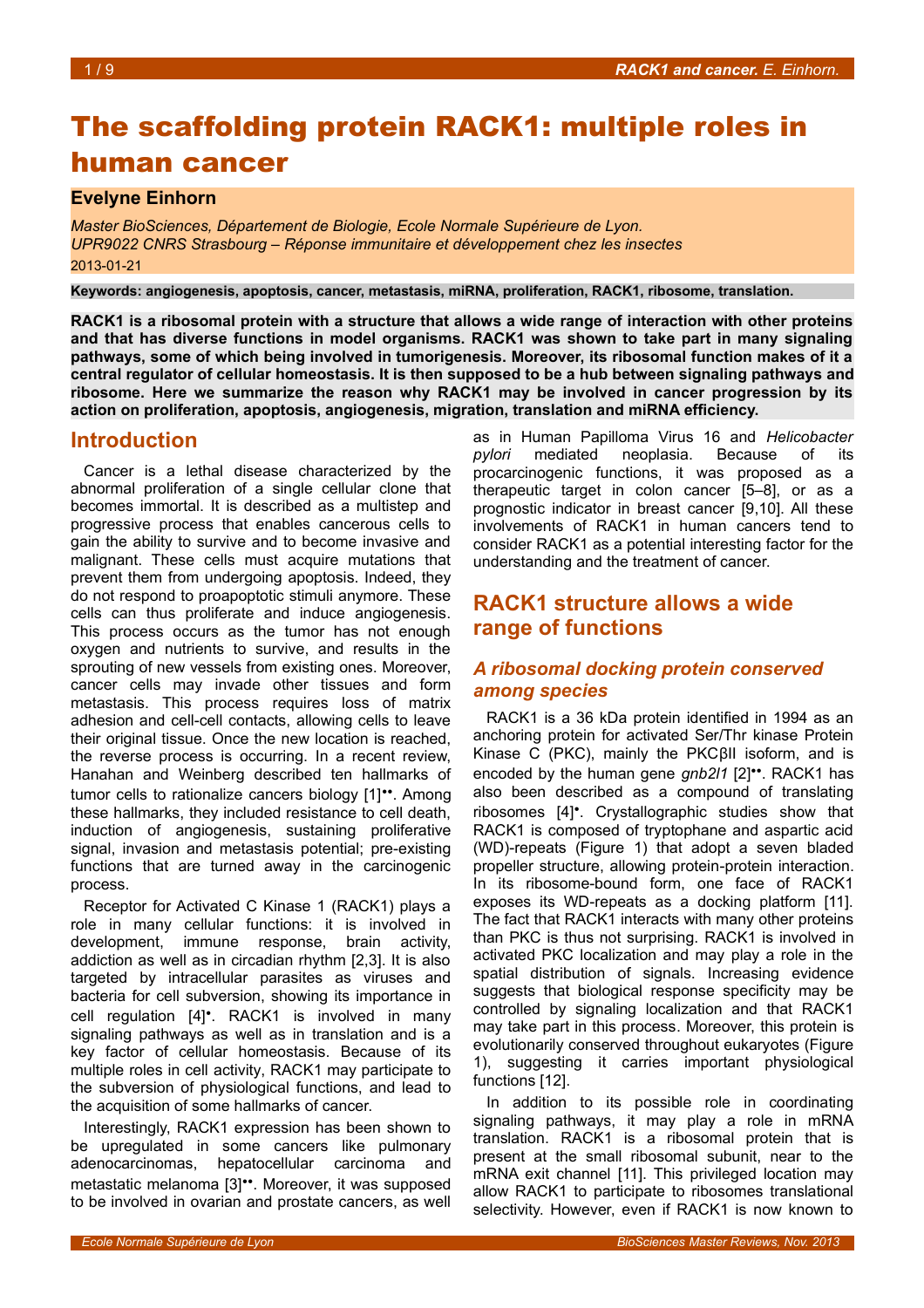be a ribosomal protein [4]••, most of the knowledge on this protein is focused on its cytoplasmic form. Indeed, this ribosomal protein can also be found in its free form in the cytoplasm.



<span id="page-1-0"></span>**Figure 1. Basic features of RACK1 protein. (A)** Crystal structure of RACK1 from *A. thaliana* (taken from **[3]••**). **(B)** As (A) but with surface rendition (taken from **[3]••**). **(C)** Phylogenetic relationships of RACK1 proteins among species (adapted from **[12]**).

# *A key component involved in diverse functions*

RACK1 function was assessed in many model organisms and has been shown to have different functions. Deletion of RACK1 orthologue in *Saccharomyces cerevisiae,* Asc1p, is not lethal but leads to a shift towards a hypoxic energy metabolism. Moreover, *Asc1p* mutants show an increased fermentation and a lack of respiration [13], suggesting a role in metabolism regulation. In the contrary, depletion of RACK1 in pluricellular organisms is lethal. For instance, fruit flies depleted from RACK1 never develop into adults [14]. RACK1 is ubiquitously expressed and required during embryogenesis of *Drosophila melanogaster*. Moreover, RACK1 shows specific enrichment in the ovary, may play a role in production, partitioning or maintenance of the 16 germ cells in each egg chamber, and is essential for egg maturation. Furthermore, RACK1 analysis in *Caenorhabditis elegans* showed that it plays a role in germline development and furrow's ingress [15]. It is also required for Xenopus development, since the interaction between RACK1 and Tyrosine Protein kinase-like 7 (PTK7) is required for neural tube closure, suggesting an impact of RACK1 on cell migration [3]<sup>••</sup>. These datas were confirmed in mice. Indeed, homozygous mutation is lethal at the gastrulation stage but RACK1 heterozygous mutants are viable and have skin pigmentation defects that may be linked to a lack of melanocytes migration. Furthermore, RACK1 expression was associated with proliferation in the early embryonic development of chick limb [2]<sup>\*\*</sup>.

### 2 / 9 *RACK1 and cancer. E. Einhorn.*

Besides these roles in cell signaling, it has been shown that in *Schizosaccharomyces pombe*, Cpc2 (RACK1 orthologue) may control Mitogen-Activated Protein Kinase (MAPK) pathway activation, oxydative stress response and cell cycle progression by translation of specific genes [16]. Moreover, in heterozygous mutant mice, protein synthesis in response to extracellular stimuli as well as PKCstimulated translation is reduced [17]•, showing that RACK1 acts as an adaptor that converges signaling pathways to the ribosomal machinery. Its involvement in microRNA (miRNA) was also shown in the nematode  $[18]$ <sup>\*</sup>.

These results suggest an important role of RACK1 in translation, miRNA function, metabolism, embryogenesis, signaling, proliferation and migration. At the level of organisms, it seems to be a link between RACK1 and cellular functions involved in human cancer. However, the majority of the studies were done in model organisms, but the fact that RACK1 was found to be upregulated in some cancers confirms the possibility of its involvement in cancerogenesis. A switch at the molecular level may help to understand its role in cancer progression.

# **RACK1, cellular signaling and cancer**

### *Opposed roles in cell growth: proliferation versus cytostasis*

RACK1 slows down cell proliferation by an inhibitory effect on Src protein, a tyrosine kinase involved in cell growth and differentiation. As a proto-oncogene, Src misregulation leads to cancer. PKC activation translocate the RACK1/PKC complex to the membrane, where it colocalizes with Src [19]. RACK1 phosphorylation by Src next allows the interaction between both proteins. Moreover, RACK1 inhibits some Src kinase activity, especially on Src Associated in Mitosis 68 (Sam68), a protein involved in cell cycle progression (Figure [2\)](#page-2-0) [20]. This Src inhibition is particularly important at the G1 cell cycle checkpoint because RACK1 overexpression in NIH-3T3 cells induces a partial G1 arrest by inhibition of Myc among others (Figure [2\)](#page-2-0) [21]. In colon cells for instance, RACK1 blocks key cell growth regulators via Src inhibition. Moreover, it prevents mitotic exit by maintaining the Cyclin-Dependent Kinase (CDK1)/Cyclin B complex in an activated state (Figure [2\)](#page-2-0) [5]••. These actions of RACK1 on kinases lead to cytostasis.

In the contrary, RACK1 induces cell proliferation via the MAPK pathway, an important component of cellular environment perception. Three distinct pathways are part of it: Extracellular Regulated Kinase (ERK), Jun Nterminal Kinase (JNK) and p38. ERK is activated by mitogens whereas JNK and p38 are activated by environmental stresses and control proliferation. MAP Kinase Kinase 7 (MKK7), one of the kinases involved in JNK signaling pathway, interacts with RACK1 [22].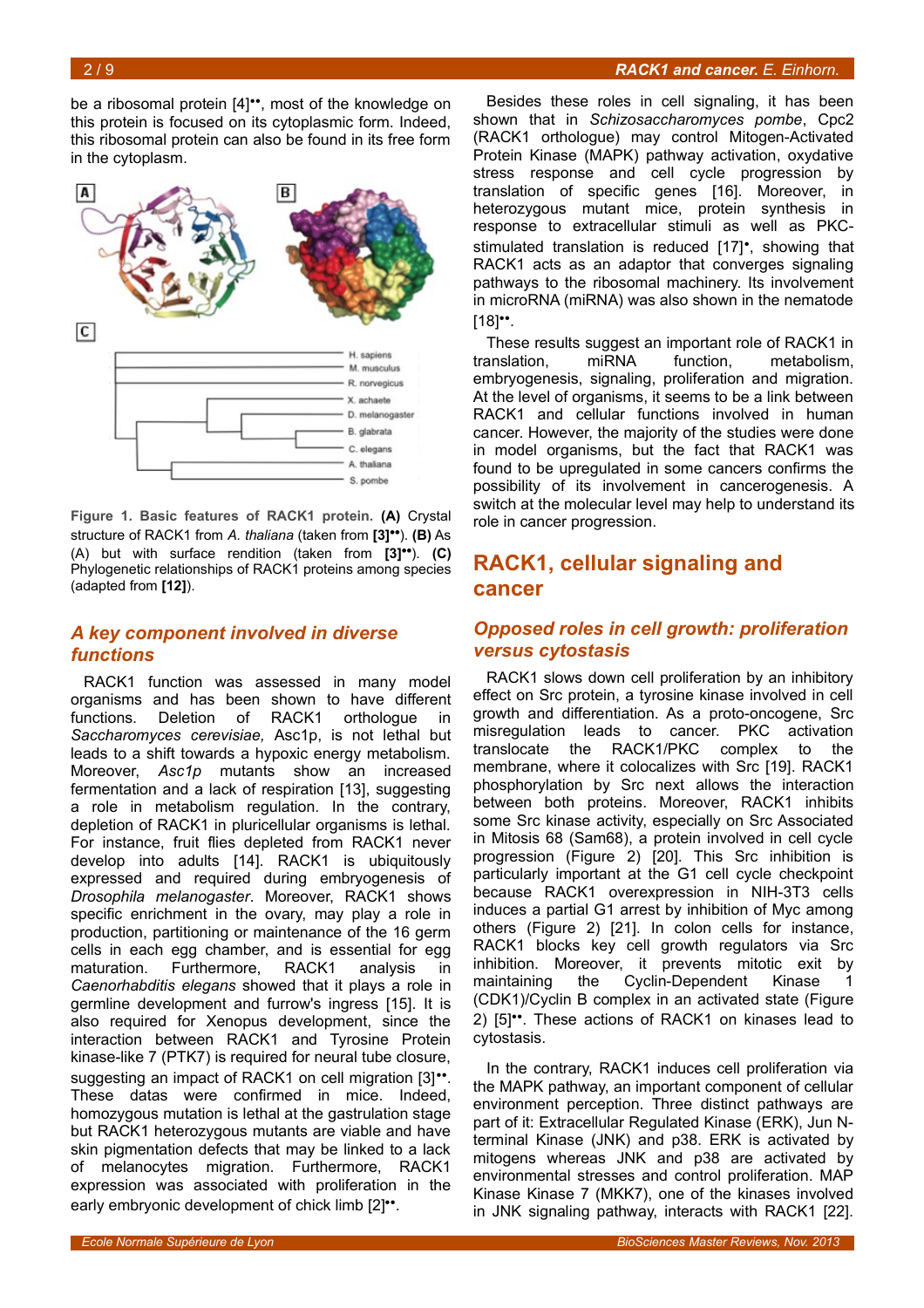

<span id="page-2-0"></span>**Figure 2. RACK1 and proliferation. (A)** RACK1 prevents cell growth by its inhibition on Src and myc, or by maintenance of an active CDK1/CycB complex that prevents cell cycle progression. **(B)** On the other side, it enhances proliferation by enhancement of both MKK7 and AR activity.

This interaction increases MKK7/JNK activity in hepatocellular carcinoma (HCC) cells, in which RACK1 is overexpressed. Moreover, RACK1 may be an adaptor for PKC-mediated JNK activation (Figure [2\)](#page-2-0) [23].

Modulation of Androgen Receptor (AR) activity is another way to regulate proliferation. AR is a nuclear receptor involved in prostate cancer that activates transcription of genes involved in proliferation and differentiation upon androgen stimulation. The RACK1/Src complex may play a role in AR phosphorylation and activation (Figure [2\)](#page-2-0) [24]. It is possible for RACK1 to mediate androgen and growth factor cross-talk as it facilitates AR phosphorylation. This cross-talk could mediate androgen-independence of those cancer cells. However, the fact that Src is the kinase that phosphorylates AR was not shown *in vivo*, and one must not forget that RACK1 inhibits some Src functions [20]. If Src is really involved in AR phosphorylation, it should be in a way that is not inhibited by RACK1 binding.

All in all, RACK1 has opposed roles on cell proliferation. On one hand, it leads to cytostasis, mainly through Src inhibition, while on the other hand it induces proliferation through the MAPK pathway or by stimulation of the AR activity.

### *A versatile role in cell death*

Programmed cell death is required during the whole life of any organism. Escape from apoptosis is one of the key features of cancer cells because it leads to uncontrolled cell growth and chemoresistance.

Apoptosis is regulated by a balance between pro-

and anti-apoptotic proteins. In the intrinsic pathway, BimEL, a splicing variant of the proapoptotic Bim protein, interacts with the antiapoptotic Bcl-2 protein, leading to Bax freeing. Bax forms pores on the mitochondria, allowing Cytochrome c release, Caspase 3 and 9 activation and cell death. In breast cancer, RACK1 promotes BimEL proteasomal degradation upon apoptotic stimulation, favoring the interaction between Bcl-2 and Bax that prevents cells from apoptosis (Figure [3\)](#page-3-0) [25]. This shows the importance of an equilibrated RACK1 quantity. Furthermore, RACK1 interacts with p73α, a p53 related protein that activates transcription from p53 responsive promoters in response to genotoxic stress and DNA damage [26]. By this interaction, the p73α-mediated transcription of proapoptotic genes like p21 and Bax is inhibited. This effect is antagonized by binding of the tumor suppressor protein Retinoblastoma protein (RB) to RACK1 (Figure [3\)](#page-3-0), suggesting a functional link between p73, RACK1 and RB.

Since the main problem of chemotherapies is resistance to cell death, the question of RACK1 mediated survival is of the utmost interest. A study showed a potential role of RACK1 in the resistance to etoposide [27]••. Some stresses such as hypoxia induce cells to form cytoplasmic stress granules (SGs) which prevent accumulation of misfolded proteins. RACK1 is one of the proteins sequestered in SGs because of its binding to the ribosomes. On the other side, genotoxic drugs and X-rays used in therapeutics activate p38 and JNK pathways, causing cell death. This is facilitated by RACK1 interaction with MAP/ERK Kinase Kinase 4 (MEKK4). Antagonistic effects may thus occur, for instance when both stresses are simultaneous -hypoxia and chemotherapy for instance-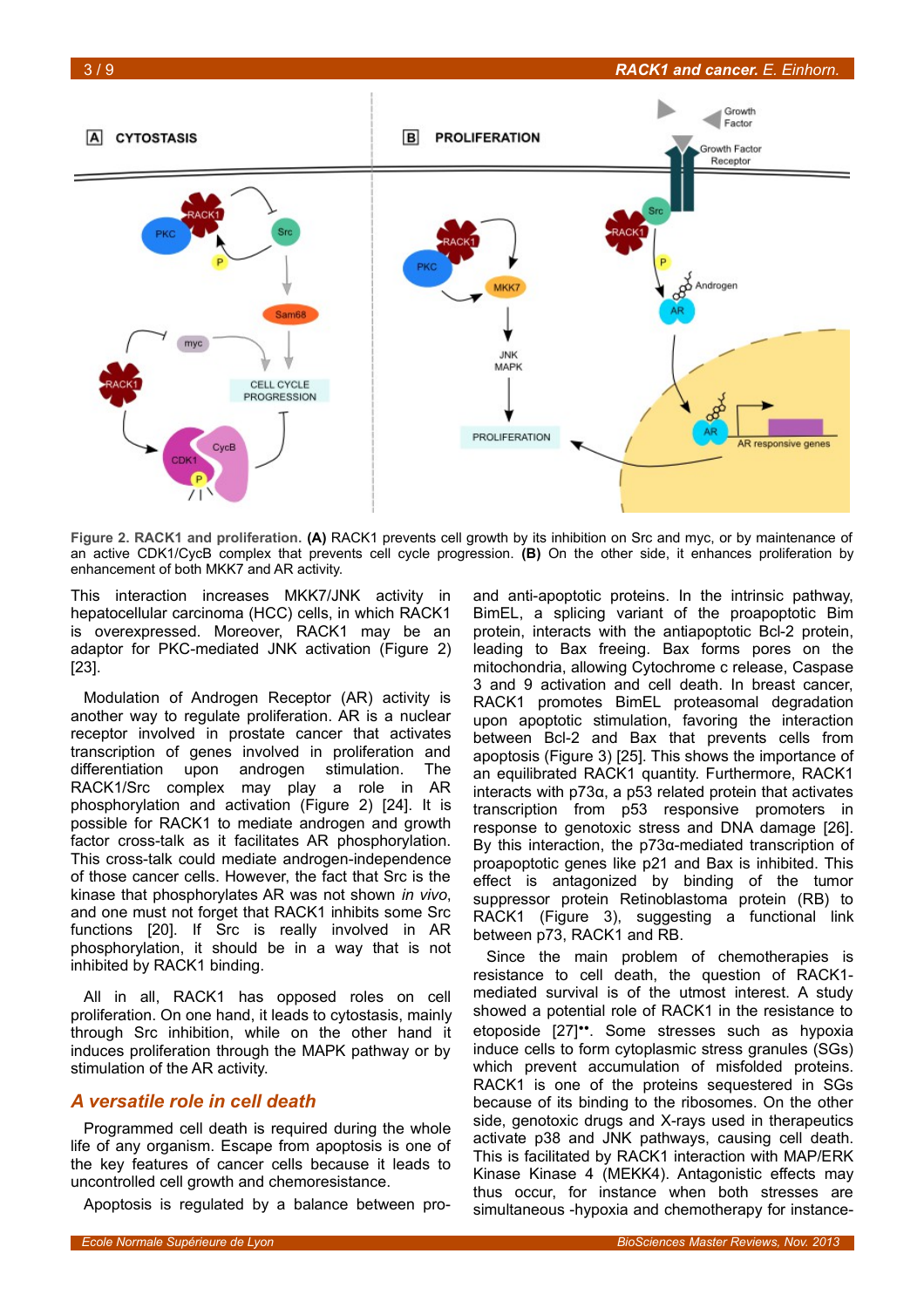

<span id="page-3-0"></span>**Figure 3. RACK1 and apoptosis. (A)** RACK1 inhibits apoptosis through Bim degradation, preventing pore formation at the mitochondria. It also prevents p73-mediated transcription of the proapoptotic Bax protein. Its sequestration in stress granules takes part in chemotherapy resistance of cancer cells. **(B)** In contrast, RACK1 may induce apoptosis by dissociating Bax from Bcl-2 and favors Bax oligomerization, leading in cytochrome C release. Moreover, its inhibition of Src prevent Akt-mediated cell survival and RACK1 may induce proapoptotic proteins translation.

because sequestration of RACK1 into SGs suppresses p38 and JNK activation (Figure [3\)](#page-3-0).

Conversely, recent studies tend to give proapoptotic functions to RACK1. Src protects colon cancer cells from apoptosis and RACK1 inhibition of Src promotes mitochondrial cell death and blocks Akt-mediated cell survival (Figure [3\)](#page-3-0). Moreover, RACK1 blocks antiapoptotic Bcl-2 and Bcl-xL expression, and induces proapoptotic Bim expression (Figure [3\)](#page-3-0) [6]. As a consequence, RACK1 participates to the death of colon cells. Furthermore, RACK1 dissociates the Bax/Bcl-xL complex, promoting UV-induced apoptosis. It also facilitates Bax oligomerization, which permeabilizes the mitochondrial membrane and releases apoptotic factors (Figure [3\)](#page-3-0) [28]. This proapoptotic function is still discussed in breast cancer, where two studies found opposed roles for RACK1. One of these identified RACK1 as a marker of poor clinical outcome whereas the other confirmed RACK1 proapoptotic role [9,29].

To summarize, RACK1 plays differential roles in apoptosis. It acts as a pro- or anti-apoptotic factor, using the same actors but depending on the cellular context (Figure [3\)](#page-3-0). This complexity of biological systems shows the need to consider RACK1 in its cellular environment, with its different target proteins.

## *RACK1, migration and angiogenesis: a potential role in metastasis*

Integrins are heterodimeric αβ receptors for ExtraCellular Matrix (ECM) proteins that are tethering

cells to the ECM. RACK1 interacts with the integrin β subunit and may link integrin to PKC, which regulates integrin activity [2]••. Their activation lead to Focal Adhesion Kinase (FAK) phosphorylation, which activates ERK and PI3K/Akt among others, allowing cell migration. In normal cells, loss of integrin signaling leads to anoïkis, a particular programmed cell death, but tumor cells are already cell death resistant. Those pathways may be subverted in cancer cells and loss of tissue integrity is the first step to metastasis.

RACK1 regulates the organization of focal adhesion and the cellular protrusive activity through Srcinteraction, and is also required for chemotactic cell migration [30]. In prostate cancer, the transmembrane glycoprotein Trop-2 is upregulated. This protein stimulates β1-integrin and RACK1 association. This lead to Src and FAK activation, ending in ECM detachment. This mechanism may be used by cancer cells to detach and invade the surrounding ECM [31]. RACK1 was previously shown to inhibit Src, but has no effect on the Src-mediated activation of the ERK pathway, which is important for integrin signaling [21]. Moreover, RACK1 is required for active ERK localization to focal adhesion (Figure [4\)](#page-4-0), inducing cell migration [32].

In squamous cancer cells, RACK1 forms a complex at nascent adhesions with FAK and PDE4D5, a c-AMPdegrading phosphodiesterase (Figure [4\)](#page-4-0). This binding is required for chemotactic cancer cell invasion. FAK, RACK1 and PDE4D5 may thus be part of a "directionsensing" pathway [4]<sup>\*\*</sup>. FAK has another downstream effector: Rho proteins are part of a pathway which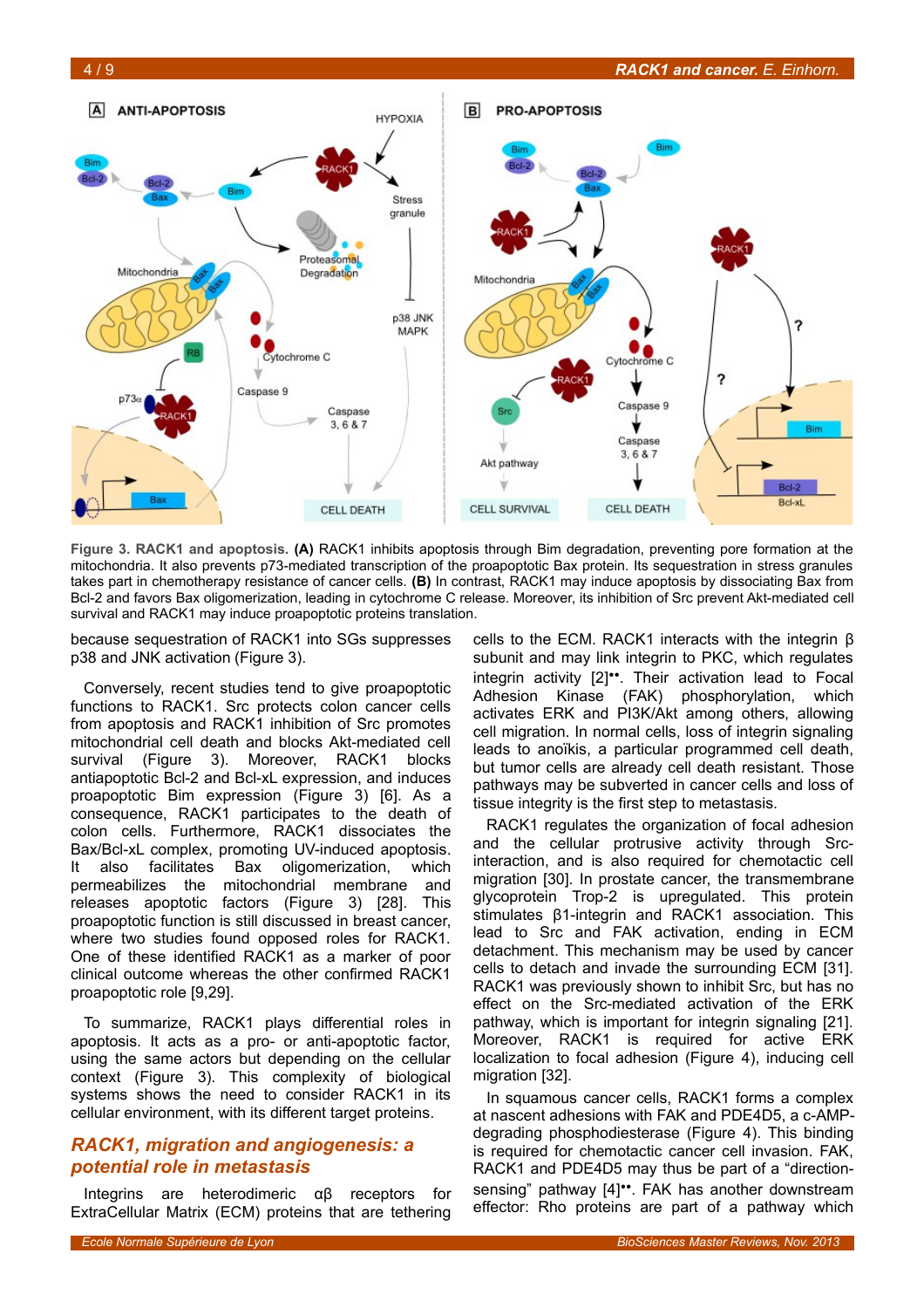plays a role in actomyosin contractility and mediates tumor cells invasive behavior. RACK1 promotes breast cancer cells migration through Rho kinase pathway (Figure [4\)](#page-4-0) and higher RACK1 expression correlates with shorter survival time [10]. Rho activation could thus be triggered by RACK1 binding to FAK.

Integrin signaling is synergistic with the Insulin-like Growth Factor-I (IGF-I) pathway. RACK1 forms a complex with PKC and IGF-I Receptor (IGF-IR), establishing it as a possible link between IGF-IR and integrin pathway [2]••. RACK1 also binds to Protein Phosphatase 2A (PP2A), a negative regulator of Akt and binding of PP2A or β1-integrin to RACK1 is mutually exclusive (Figure [4\)](#page-4-0) [33]. As RACK1 is involved in integrin-IGF-I pathway activation, the balance of its interaction with PP2A or β1-integrin is part of Akt regulation, which controls migration. In normal conditions, RACK1 binds to activated Ephrin type-B receptor 3 (EphB3), and Akt is thus inhibited by PP2A. In Non-Small-Cell Lung Cancer (NSCLC), ligands of EphB3 are downregulated, leading to a decreased activation of EphB3 receptor and increased Akt activity, promoting metastasis [34]. Moreover, RACK1 regulates Signal Transducers and Activators of Transcription 3 (STAT3) activation by recruiting it to integrin and IGF-IR, bringing STAT3 closer to its activating kinase, a Janus kinase (JAK), which enhances STAT3 transcriptional activity (Figure [4\)](#page-4-0) [35].

As *c-myc* and *vegf* are important STAT3 target genes, the role of this interaction in tumorigenesis has to be taken into account.

Another actor regulating IGF-IR liaison with RACK1 is the Von Hippel Lindau (VHL) protein, an E3 ubiquitin ligase which loss is involved in renal carcinoma. VHL competes with IGF-IR for RACK1 binding and its downregulation leads to an increased RACK1 binding to IGF-IR, and to invasive potential [36]. Moreover, VHL degrades Hypoxia Induced Factor-1α (HIF-1α), a subunit of HIF transcription factor that plays a role in angiogenesis. RACK1 competes with Heat-Shock Protein 90 (HSP90) for HIF-1 $\alpha$  binding (Figure [4\)](#page-4-0) [37]. HSP90 is a molecular chaperone that protects HIF-1α from degradation. Consequently, RACK1 promotes HIF-1 $\alpha$  degradation independently of  $O<sub>2</sub>$  and VHL by Elongin-C binding and is supposed to be a major determinant of the basal HIF-1α degradation rate. RACK1 deregulation could thus give rise to an increased blood vessels formation. This is confirmed by the fact that RACK1 has been found to be upregulated during angiogenesis [3]<sup>••</sup>.

In cardiomyocytes, RACK1 influences migration, but doesn't associate with IGF-IR. It modulates it by its impact on ERK signaling (Figure [4\)](#page-4-0) [38]. This study points out that cell type must be taken into account as RACK1 is concerned. Altered competition for binding



<span id="page-4-0"></span>**Figure 4. RACK1 and metastasis. (A)** RACK1 forms a complex with PDE4D5 and FAK downstream of integrin signaling, favoring cell migration. Moreover, it stimulates Rho proteins. Independently of those signaling pathways, RACK1 enhances ERK activity. PP2A and integrin β competition for RACK1 binding plays a role in PI3K/Akt regulation. RACK1 also competes with HSP-90 for HIF-1α binding, what participates in angiogenesis regulation. Binding of RACK1 with integrin β and STAT3 brings it closer to its activating kinase JAK, favoring angiogenesis. All those interactions are part of ECM adhesion loss. Fn: Fibronectin. **(B)** Otherwise, RACK1 stimulates cell-cell adhesion by preventing E-cadherin endocytosis thanks to Src inhibition.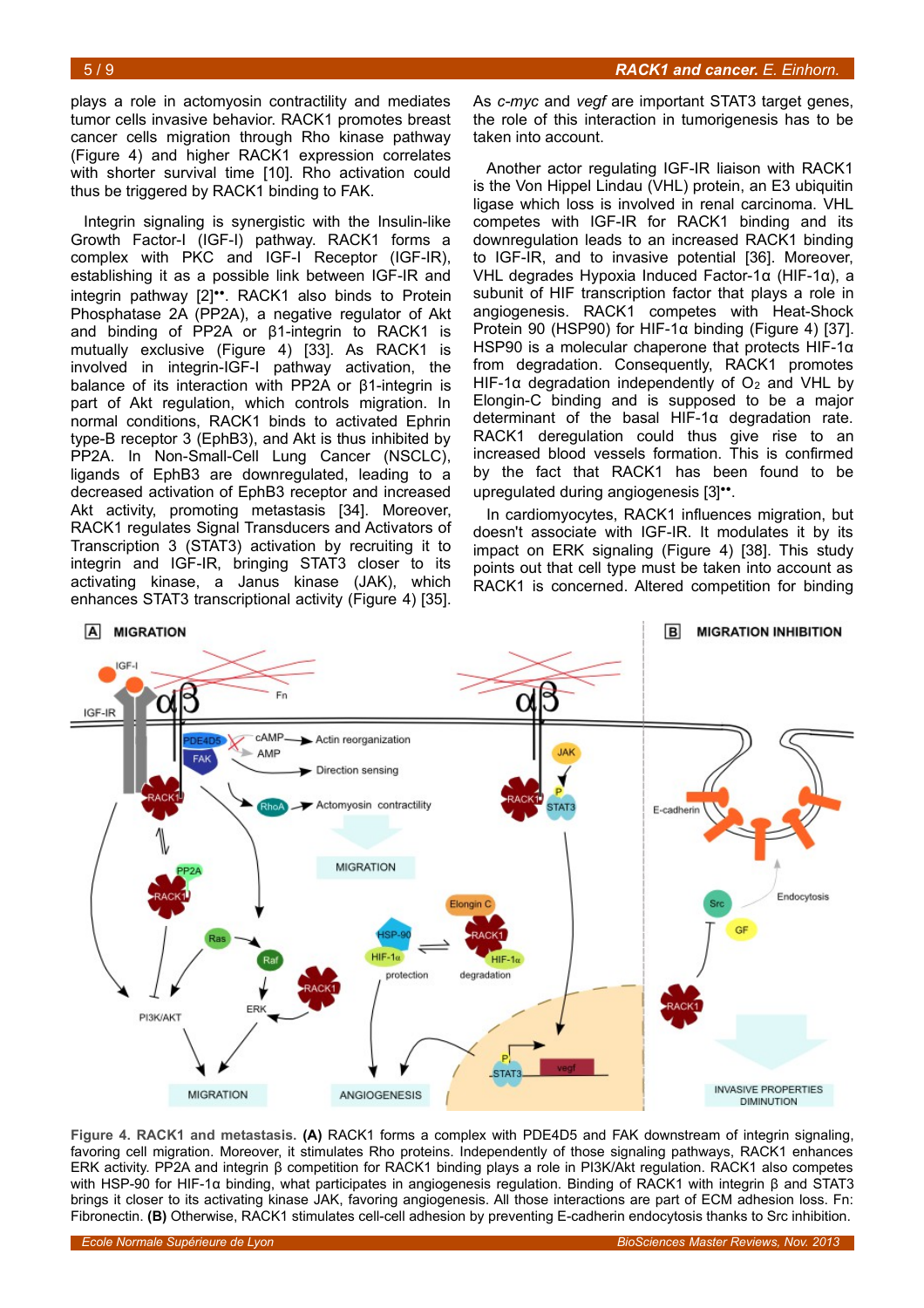sites on RACK1 may thus distinguish normal from tumor cells.

Altogether, these data suggest that RACK1 promotes loss of ECM adhesion and tumor cells migration, mainly by its involvement in integrin signaling pathway. Conversely, it stimulates E-cadherin-mediated cell-cell junctions. These proteins undergo Src- or growth factor- induced endocytosis that is inhibited in colon cells by RACK1-mediated Src inhibition (Figure [4\)](#page-4-0) [7]•. RACK1 has thus the potential to reduce invasive properties of colon carcinoma cells by E-cadherin endocytosis regulation.

Consequently, RACK1 plays a versatile role in migration, and may also take part in angiogenesis. Such involvements suggest a role for RACK1 in metastasis.

# **Ribosomal function of RACK1**

## *Selectivity of mRNA translation*

Rack1 is a ribosomal protein and, as such, its translation depends on serum and amino acids availability [39]. Consequently, its ribosomal function must be considered in tumorigenesis. RACK1 strongly binds to the 40S ribosomal subunit (Figure [5\)](#page-6-0), near to the mRNA exit channel. Because of its strong binding, the presence of cytosolic RACK1 may be due to an overexpression rather than to ribosome dissociation. RACK1 might thus assemble signaling complexes at the ribosome and allow translation regulation in response to cell stimuli [40]•. As Asc1p mutants show elevated levels of some proteins, one of Asc1p functions may be gene repression [41]. Moreover, RACK1 plays a role in translation selectivity. In HCC, coupling between RACK1 and PKCβII promotes eIF4E phosphorylation and leads to preferential translation of Survivin and Bcl-2 (Figure [5\)](#page-6-0), showing the link between RACK1 ribosomal function and apoptosis inhibition [8]. Likewise, Scp160p, a member of the Vigilin RNAbinding proteins family, requires RACK1 interaction for ribosome binding [40]•. This interaction might regulate specific mRNA translation (Figure [5\)](#page-6-0).

RACK1 is involved in eIF6 release from the 60S ribosomal subunit through PKCβII, allowing subunits joining and translation (Figure [5\)](#page-6-0). RACK1 provides thus a physical and functional link between PKC and ribosome activation [42]. Ribosomes host active PKC, which phosphorylates ribosome-associated substrates like initiation factors and mRNA-binding proteins. Translocation of PKCβII to ribosomes increases the rate of translation [43]. As a result, RACK1 deregulation could give rise to an uncontrolled ribosomal activity through PKC overactivation. This control of gene expression may also be performed at the elongation level because RACK1 participates in peptide-dependent translation arrest and leads to endonucleocytic cleavage and degradation of specific mRNA (Figure [5\)](#page-6-0) [44]. RACK1 has thus a role in the control of gene expression.

Using mass spectrometry, RACK1 was identified in

Internal Ribosome Entry Site (IRES)-associated initiation complex [45]. This is not surprising because RACK1 has been shown to be a ribosomal protein. But this could indicate a role for RACK1 in IRES-mRNA translation too (Figure [5\)](#page-6-0). The potential link with IREScontaining mRNA raises an interesting possibility in cancer genes regulation. Namely, some genes as *cmyc*, *vegf* and *hif-1α* mRNAs are IRES-dependent. Accordingly, RACK1 may play a role in their upregulation during cancer progression.

### *miRNA function: ribosomal recruitment to target sites*

Recent studies showed that RACK1 takes part in the miRNA pathway. Those single stranded small RNAs regulate gene expression by inducing degradation of target mRNAs. They seem to be involved in cancer progression, since variations in miRNA levels is a general trait of human cancers. It was shown that RACK1 links to KH-type Splicing Regulatory Protein (KSRP), a protein that is part of the DICER complex that processes long dsRNA into small RNAs [46]. This complex recruits mature miRNAs to Ago protein, forming the miRISC (RNA-Induced Silencing Complex) that mediates post-transcriptional gene silencing. RACK1 is involved in the recruitment of miRNAs into miRISC (Figure [5\)](#page-6-0) [18]••. Its expression is reduced in HCC, and consequently miRNA function is impaired too. RACK1 contributes to Ago2 recruitment to the ribosome (Figure [5\)](#page-6-0) and may facilitate interaction between component of RISC and translational machinery.

To summarize, RACK1 is a ribosomal protein that plays a role in translational selectivity and miRNA function. Deregulation of any of those processes can lead to tumorigenesis.

# **Conclusion and perspectives**

RACK1 plays a role in key cancerous processes as proliferation, apoptosis, migration and angiogenesis. Its opposite functions may be due to different binding partners, deferring among cell type. Moreover, RACK1 is a ribosomal protein that allows translation selectivity and miRNA pathway efficiency. Both functions are part of tumorigenesis. Focus was made on RACK1 function in disease, but one must keep in mind that RACK1 has above all physiological functions, and that RACK1 deregulation may participate in cancerogenesis. Some studies proposed to use RACK1 as a biomarker, others even suggested that it could be used as a target in therapy. But for now, its complete role in a single cell is not well understood. Its targeting would be complicated because of unsuspected side effects, showing the need to better understand RACK1 networks. In some cases, RACK1 acts by protein sequestration or by competition to regulate target protein activation. A tight regulation of RACK1 quantity is required because RACK1 may act as a balance between signals, thus its deregulation has major consequences for homeostasis. In addition to those differential functions, it is of first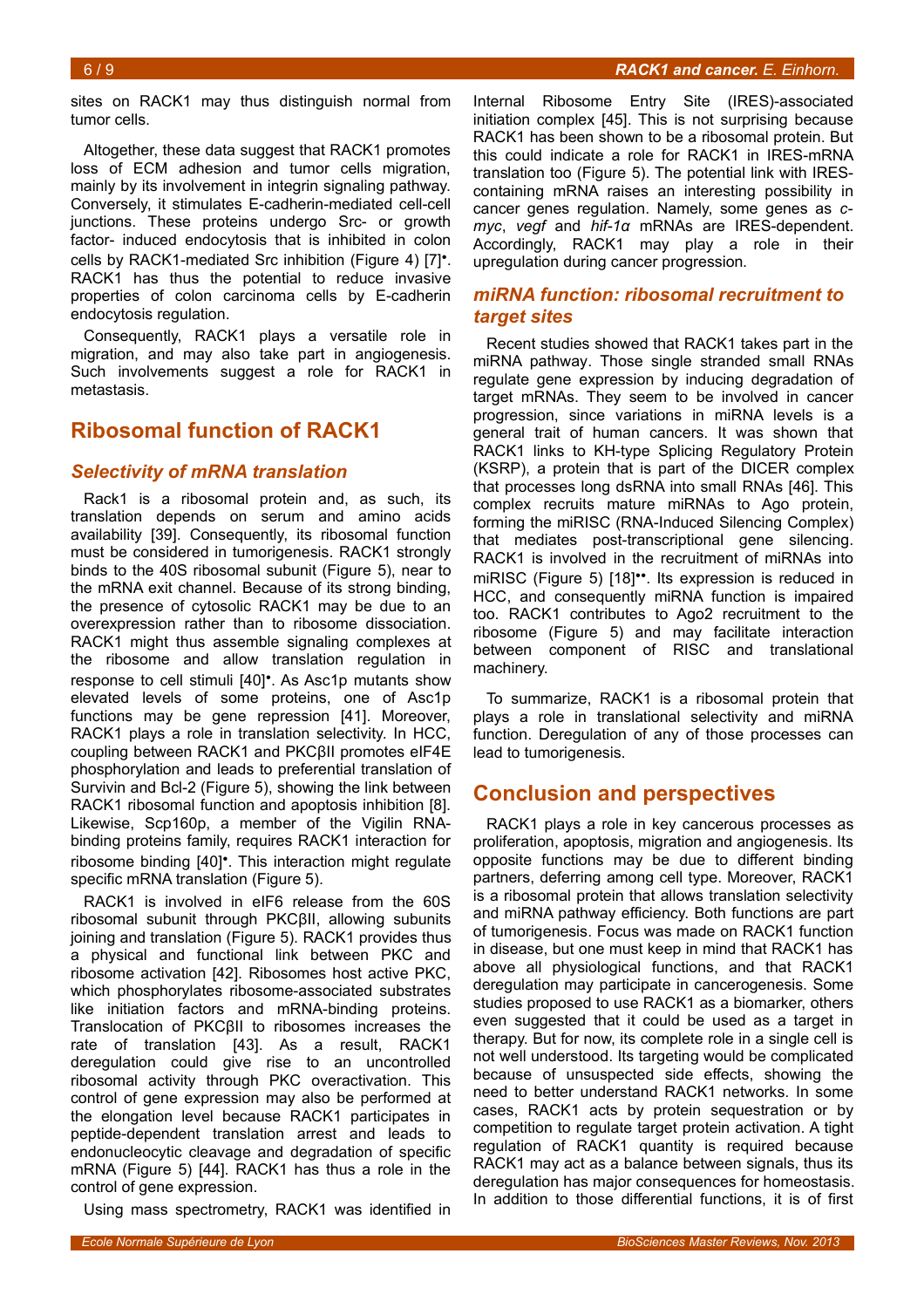



<span id="page-6-0"></span>**Figure 5. RACK1 and ribosome.** Thanks to its interaction with the ribosome, RACK1 plays various role in ribosomal function as modulation of the first steps of translation and miRNA efficiency.

interest to note that RACK1 downregulation has various effects among species. Consequently, RACK1 may have many potential functions rather than a defined one.

A striking observation that can be made with RACK1's scientific literature is the gap between ribosome and signaling research. Both roles of RACK1 are rarely studied together, which would be required to get an integrated overview of its function. Besides, studies on yeast only show a ribosomal function for RACK1 and even if RACK1 was shown to control MAPK pathway in fission yeast, it was by regulation of translation. RACK1 may thus primarily function as a translational regulator. In multicellular organisms, it is consequently possible that RACK1 had acquired new functions in direct signaling regulation, mainly because of its structure that facilitates interactions. However, it is possible that this lack of information on yeast signaling regulation comes from an absence of such studies. Study of RACK1 is thus a very complex, promising and exciting field of research.

# **Abbreviations**

AR: Androgen Receptor; ECM: Extracellular Matrix; ERK: Extracellular Regulated Kinase; FAK: Focal Adhesion Kinase; HCC: Hepatocellular Carcinoma; HIF: Hypoxia Inducible Factor; IGF-IR: Insulin-like Growth Factor-I Receptor; JNK: Jun N-terminal Kinase; MAPK: Mitogen-Activated Protein Kinase; miRNA: micro-RNA; PKC: Protein Kinase C; RACK1: Receptor for Activated Protein C Kinase 1.

# **Acknowledgments**

I would like to thank Mrs Magali Naville and Dr Jean-Luc Imler for their advices concerning this review, as well as Mr Alexandre Cammarata for his comments on the figures.

# **References and recommended reading**

Papers of particular interest have been highlighted as:

- of special interest
- ●● of outstanding interest
- 1. Hanahan D, Weinberg RA: **Hallmarks of Cancer: The Next Generation**. *Cell* 2011, **144**:646–674. [doi: 10.1016/j.cell.2011.02.013]
- ●● Global review that try to provide a framework for understanding neoplastic diseases. Ten hallmarks of cancer cells are described, allowing a global understanding of this disease.
- 2. McCahill A, Warwicker J, Bolger GB, Houslay MD, Yarwood SJ: **The RACK1 Scaffold Protein: A Dynamic Cog in Cell Response Mechanisms**. *Mol Pharmacol* 2002, **62**:1261–1273. [doi: 10.1124/mol.62.6.1261]
- ●● Review that puts the basis of RACK1's structure, protein interaction, signal transduction, and role in physiological functions. It helps to gain a precise knowledge on RACK1 research.
- 3. Adams DR, Ron D, Kiely PA: **RACK1, A multifaceted scaffolding protein: Structure and function**. *Cell Commun. Signal* 2011, **9**:22. [doi: 10.1186/1478-811X-9- 22] [PMID: 21978545]
- ●● This recent review collects recent studies on the role of RACK1 in physiological processes as development, cell migration, nervous system function and circadian rhythm, and how it can be subverted in diseases.
- 4. Gibson TJ: **RACK1 research ships passing in the night?** *FEBS Lett.* 2012, **586**:2787–2789. [doi: 10.1016/j.febslet.2012.04.048] [PMID: 22580388]
- General short review about RACK1 that puts down concepts of RACK1 research and the question of RACK1's role in signaling pathways and ribosome.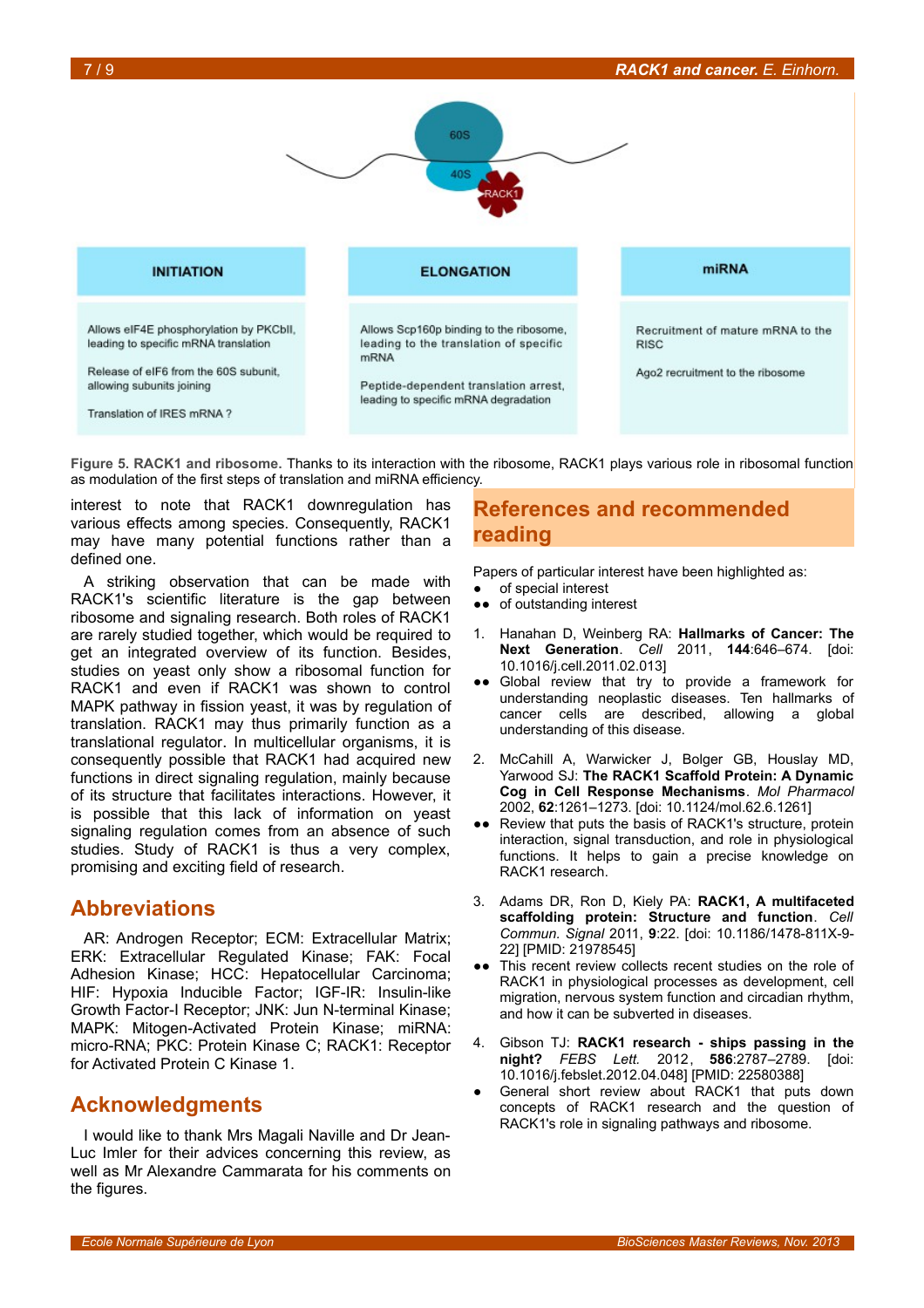### 8 / 9 *RACK1 and cancer. E. Einhorn.*

- 
- 5. Mamidipudi V, Dhillon NK, Parman T, Miller LD, Lee KC, Cartwright CA: **RACK1 inhibits colonic cell growth by regulating Src activity at cell cycle checkpoints**. *Oncogene* 2007 , **26**:2914–2924. [doi: 10.1038/sj.onc.1210091]
- This study of RACK1 and Src interaction in colon cells shows a new mechanism of how cell cycle control can be performed by RACK1 on G1 phase and mitotic checkpoints.
- 6. Mamidipudi V, Cartwright CA: **A novel pro-apoptotic function of RACK1: suppression of Src activity in the intrinsic and Akt pathways**. *Oncogene* 2009, **28**:4421– 4433. [doi: 10.1038/onc.2009.293]
- 7. Swaminathan G, Cartwright CA: **Rack1 promotes epithelial cell–cell adhesion by regulating E-cadherin endocytosis**. *Oncogene* 2011, **31**:376–389. [doi: 10.1038/onc.2011.242]
- This study shows that RACK1 promotes cell-cell adhesion via Src inhibition in colon cancer cells. Its role in the regulation of E-cadherin endocytosis suggests it maintains the junctional homeostasis of intestinal epithelial cells.
- 8. Ruan Y, Sun L, Hao Y, Wang L, Xu J, Zhang W, Xie J, Guo L, Zhou L, Yun X, et al.: **Ribosomal RACK1 promotes chemoresistance and growth in human hepatocellular carcinoma**. *J. Clin. Invest.* 2012, **122**:2554–2566. [doi: 10.1172/JCI58488] [PMID: 22653060]
- 9. Cao X-X, Xu J-D, Liu X-L, Xu J-W, Wang W-J, Li Q-Q, Chen Q, Xu Z-D, Liu X-P: **RACK1: A superior independent predictor for poor clinical outcome in breast cancer**. *International Journal of Cancer* 2010, **127**:1172–1179. [doi: 10.1002/ijc.25120]
- 10. Cao X-X, Xu J-D, Xu J-W, Liu X-L, Cheng Y-Y, Li Q-Q, Xu Z-D, Liu X-P: **RACK1 promotes breast carcinoma migration/metastasis via activation of the RhoA/Rho kinase pathway**. *Breast Cancer Research and Treatment* 2010, **126**:555–563. [doi: 10.1007/s10549- 010-0955-3]
- 11. Sengupta J, Nilsson J, Gursky R, Spahn CMT, Nissen P, Frank J: **Identification of the versatile scaffold protein RACK1 on the eukaryotic ribosome by cryo-EM**. *Nature Structural & Molecular Biology* 2004, **11**:957–962. [doi: 10.1038/nsmb822]
- 12. Wang S, Chen J-Z, Zhang Z, Gu S, Ji C, Tang R, Ying K, Xie Y, Mao Y: **Cloning, expression and genomic structure of a novel human GNB2L1 gene, which encodes a receptor of activated protein kinase C (RACK)**. *Mol. Biol. Rep.* 2003, **30**:53–60. [PMID: 12688536]
- 13. Rachfall N, Schmitt K, Bandau S, Smolinski N, Ehrenreich A, Valerius O, Braus GH: **RACK1/Asc1p, a ribosomal node in cellular signaling**. *Mol. Cell Proteomics* 2012, doi:10.1074/mcp.M112.017277. [doi: 10.1074/mcp.M112.017277] [PMID: 23071099]
- 14. Kadrmas JL, Smith MA, Pronovost SM, Beckerle MC: **Characterization of RACK1 function in Drosophila development**. *Dev. Dyn.* 2007, **236**:2207–2215. [doi: 10.1002/dvdy.21217] [PMID: 17584887]
- 15. Skop AR, Liu H, Yates J 3rd, Meyer BJ, Heald R: **Dissection of the mammalian midbody proteome reveals conserved cytokinesis mechanisms**. *Science* 2004, **305**:61–66. [doi: 10.1126/science.1097931] [PMID: 15166316]
- 16. Núñez A, Franco A, Madrid M, Soto T, Vicente J, Gacto M, Cansado J: **Role for RACK1 orthologue Cpc2 in the modulation of stress response in fission yeast**. *Mol. Biol. Cell* 2009 , **20**:3996–4009. [doi: 10.1091/mbc.E09-05-0388] [PMID: 19625445]
- 17. Volta V, Beugnet A, Gallo S, Magri L, Brina D, Pesce E, Calamita P, Sanvito F, Biffo S: **RACK1 depletion in a mouse model causes lethality, pigmentation deficits and reduction in protein synthesis efficiency**. *Cell. Mol. Life Sci.* 2012, doi:10.1007/s00018-012-1215-y. [doi: 10.1007/s00018-012-1215-y] [PMID: 23212600]
- The authors produced the first RACK1 mutant mouse, allowing them to study deficient embryos and adult mice.
- 18. Jannot G, Bajan S, Giguère NJ, Bouasker S, Banville IH, Piquet S, Hutvagner G, Simard MJ: **The ribosomal protein RACK1 is required for microRNA function in both C. elegans and humans**. *EMBO Rep.* 2011, **12**:581–586. [doi: 10.1038/embor.2011.66] [PMID: 21525958]
- ●● This study demonstrates the direct interaction between miRISC and RACK1, suggesting that RACK1 contributes to the recruitment of miRISC to the translation site.
- 19. Chang BY, Harte RA, Cartwright CA: **RACK1: a novel substrate for the Src protein-tyrosine kinase**. *Oncogene* 2002 , **21**:7619–7629. [doi: 10.1038/sj.onc.1206002] [PMID: 12400005]
- 20. Miller LD, Lee KC, Mochly-Rosen D, Cartwright CA:<br>**RACK1** regulates Src-mediated Sam68 and **RACK1 regulates Src-mediated Sam68 and p190RhoGAP signaling**. *Oncogene* 2004, **23**:5682– 5686. [doi: 10.1038/sj.onc.1207735] [PMID: 15184885]
- 21. Mamidipudi V, Zhang J, Lee KC, Cartwright CA: **RACK1 regulates G1/S progression by suppressing Src kinase activity**. *Mol. Cell. Biol.* 2004, **24**:6788–6798. [doi: 10.1128/MCB.24.15.6788-6798.2004] [PMID: 15254245]
- 22. Guo Y, Wang W, Wang J, Feng J, Wang Q, Jin J, Lv M, Li X, Li Y, Ma Y, et al.: **Receptor for activated C kinase 1 promotes hepatocellular carcinoma growth by enhancing mitogen-activated protein kinase kinase 7 activity**. *Hepatology* 2012, doi:10.1002/hep.25978. [doi: 10.1002/hep.25978] [PMID: 22903704]
- 23. Lopez-Bergami P, Habelhah H, Bhoumik A, Zhang W, Wang L-H, Ronai Z: **RACK1 mediates activation of JNK by protein kinase C [corrected]**. *Mol. Cell* 2005, **19**:309–320. [doi: 10.1016/j.molcel.2005.06.025] [PMID: 16061178]
- 24. Kraus S, Gioeli D, Vomastek T, Gordon V, Weber MJ: **Receptor for Activated C Kinase 1 (RACK1) and Src Regulate the Tyrosine Phosphorylation and Function of the Androgen Receptor**. *Cancer Res* 2006, **66**:11047–11054. [doi: 10.1158/0008-5472.CAN-06-0596]
- 25. Zhang W, Cheng GZ, Gong J, Hermanto U, Zong CS, Chan J, Cheng JQ, Wang L-H: **RACK1 and CIS mediate the degradation of BimEL in cancer cells**. *J. Biol. Chem.* 2008 , **283**:16416–16426. [doi: 10.1074/jbc.M802360200] [PMID: 18420585]